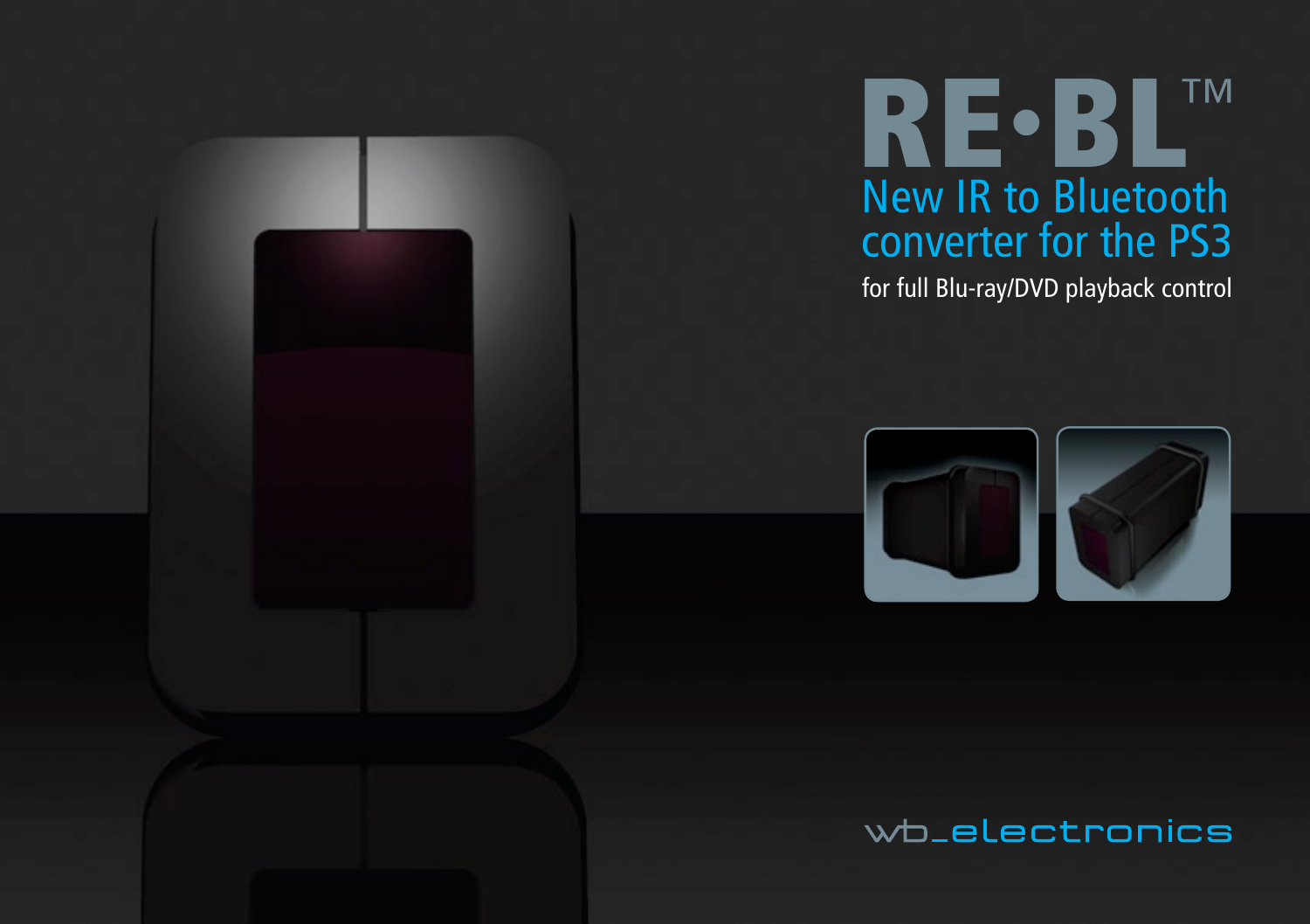## Bridge the gap

Besides being a great gaming console, the PS3 is also a fantastic Blu-ray player. It has one major draw-back; your all-in-one remote is useless to control it. That is until now.

The PS3 is controlled only by Bluetooth, but all universal remotes use IR (infrared). This is a problem every PS3 user will face when trying to control their console with any universal remote. The Blu-ray format is the future of high definition media and the PS3 is one of the best Blu-ray players on the market.

RE•BL is the solution that bridges the gap between any universal remote and PS3.

For those looking to maximize control, the RE•BL offers advanced configuration options by the accompanying PC-software, through the built-in USB 2.0 port.

The innovative and unique design makes the RE•BL look good in any home entertainment system but also supports external IR sensors for concealed setups.

Simply pair the compact and sleek device with your PS3, and configure your universal remote and you have complete control of Blu-ray/DVD playback.

Multiple power sources, including battery, USB and DC adapter are supported, and the unit will automatically enter low power mode when not used to conserve energy and to maximize battery lifetime.

The RE•BL puts uncompromised control back where it belongs, comfortably at your finger tips.



## Key features:

- Full Blu-ray/DVD playback control of PS3
- Power on/off control of PS3
- Support for external IR receiver and IR distribution systems
- Supports multiple power sources: DC, USB or battery
- Low power mode for extended battery life
- Low battery indicator
- Activity LED for user feedback
- Easy battery-change by removing two o-rings, no screwdriver needed
- Power state sensing of PS3 via USB connector
- Fully firmware upgradeable
- Driverless USB connection for advanced configuration through PC-software
- Innovative casing design allows for easy change of batteries and flexible placement options leaving a small footprint